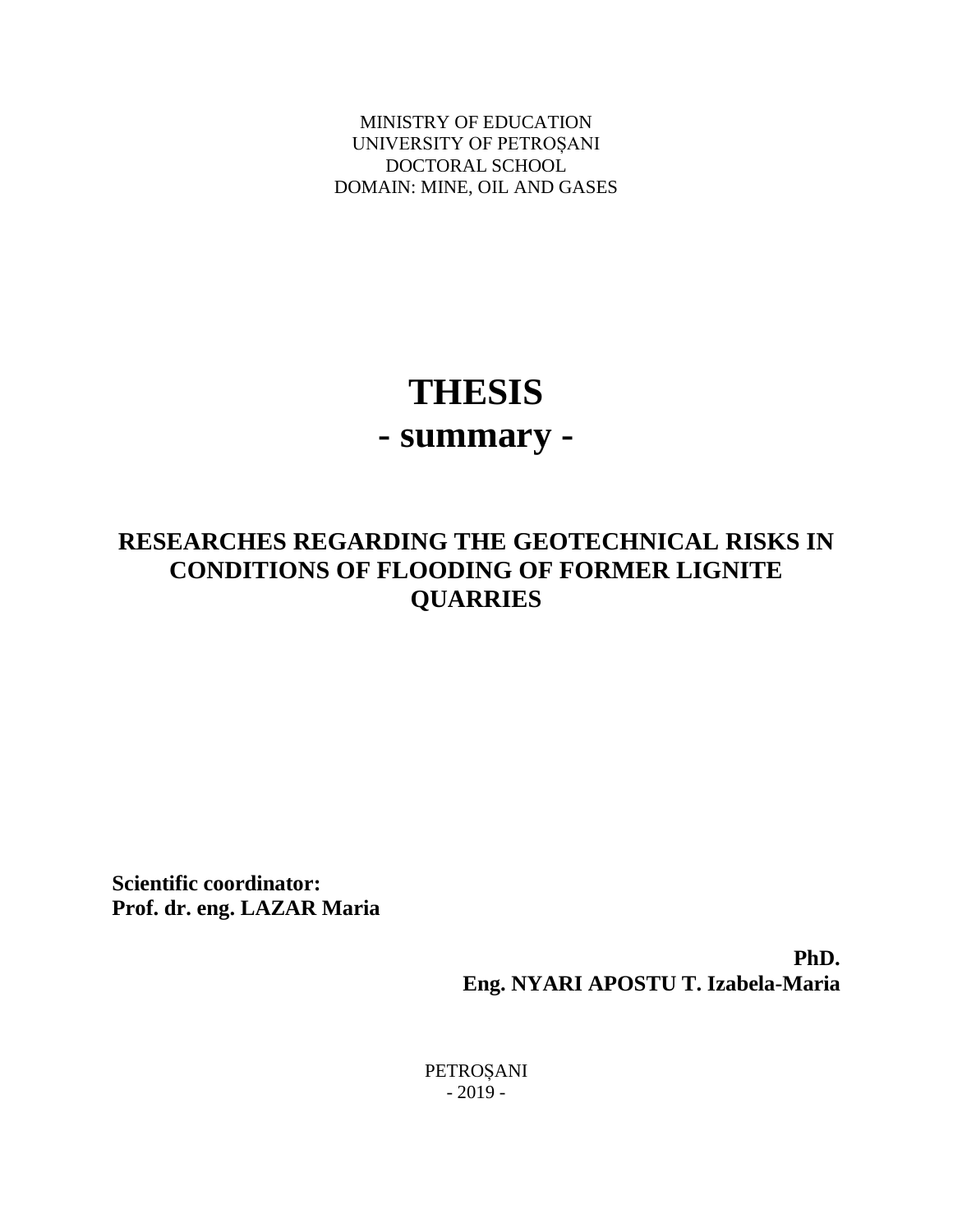## **TABLE OF CONTENTS**

| PESTEANA QUARRY                                                                                                                                  | 63       |
|--------------------------------------------------------------------------------------------------------------------------------------------------|----------|
| 2nd Part<br>RESEARCHES, STUDIES AND PRELIMINARY ANALYSIS NECESSARY TO EVALUATE<br>GEOTECHNICAL RISKS. CASE STUDY: THE REMAINING GAP OF THE NORTH |          |
| <b>QUARRIES FROM ROVINARI MINING BASIN</b>                                                                                                       | 51       |
| <b>EVALUATION OF THE OPPORTUNITY OF FLOODING OF FORMER LIGNITE</b>                                                                               |          |
| <b>CHAPTER 3</b>                                                                                                                                 | 51       |
| <b>2.2 Evaluation matrix</b>                                                                                                                     | 48       |
| 2.1.9 Population requirements (C9)                                                                                                               | 47       |
| 2.1.8 Investments for the recovery and rehabilitation of the remaining gap $(C8)$                                                                | 46       |
| 2.1.7 Accessibility and distance to the areas of interest $(C7)$                                                                                 | 45       |
| 2.1.6 Stability conditions of the final slopes of the remaining gap $(C6)$                                                                       | 43       |
| 2.1.5 Hydrology and hydrogeology of the region (C5)                                                                                              | 40       |
| 2.1.4 Necessity of appearance of a water mirror in the area $(C4)$                                                                               |          |
| 2.1.3 Necessity to restore aquifer resources (C3)                                                                                                | 39       |
| 2.1.2 Configuration of the remaining gap $(C2)$                                                                                                  | 37       |
| 2.1.1 Geomorphology and orography of the area (C1)                                                                                               | 32<br>34 |
| 2.1 Evaluation criteria                                                                                                                          | 31       |
| <b>FORMER QUARRIES</b>                                                                                                                           | 31       |
|                                                                                                                                                  |          |
| <b>CHAPTER 2</b><br>METHODOLOGY FOR EVALUATING THE OPPORTUNITY OF FLOODING OF                                                                    | 31       |
| 1.5 Geometrical characteristics of in-situ slopes and inner dump slopes                                                                          | 29       |
| 1.4.6 The current situation of former quarries in the Rovinari Mining Basin                                                                      | 27       |
| 1.4.5 North Pesteana quarry                                                                                                                      | 25       |
| 1.4.4 Roșia de Jiu quarry                                                                                                                        |          |
| 1.4.3 Pinoasa quarry                                                                                                                             | 22<br>24 |
| 1.4.2 Tismana quarry (Tismana I - Tismana II)                                                                                                    | 21       |
| 1.4.1 Rovinari quarry (Rovinari Est - Gârla)                                                                                                     | 20       |
| 1.4 Description of the quarries in the Rovinari Mining Basin                                                                                     |          |
| 1.3 Methods of exploitation of lignite                                                                                                           | 19       |
| 1.2 Hydrogeology of the region                                                                                                                   | 18       |
| 1.1 Geomorphology and geology of the region                                                                                                      | 14<br>15 |
| <b>GENERAL DESCRIPTION OF ROVINARI MINING BASIN</b>                                                                                              | 14       |
| <b>CHAPTER 1</b>                                                                                                                                 | 14       |
| STUDY: ROVINARI MINING BASIN                                                                                                                     | 13       |
| EVALUATION OF THE OPPORTUNITY OF FLOODING OF FORMER QUARRIES. CASE                                                                               |          |
| <b>Ist Part</b>                                                                                                                                  |          |
|                                                                                                                                                  |          |
| <b>INTRODUCTION</b>                                                                                                                              | 9        |
| AIM OF THE THESIS                                                                                                                                | 8        |
| <b>ACKNOWLEDGMENTS</b>                                                                                                                           | 7        |
|                                                                                                                                                  |          |

CHAPTER 4 64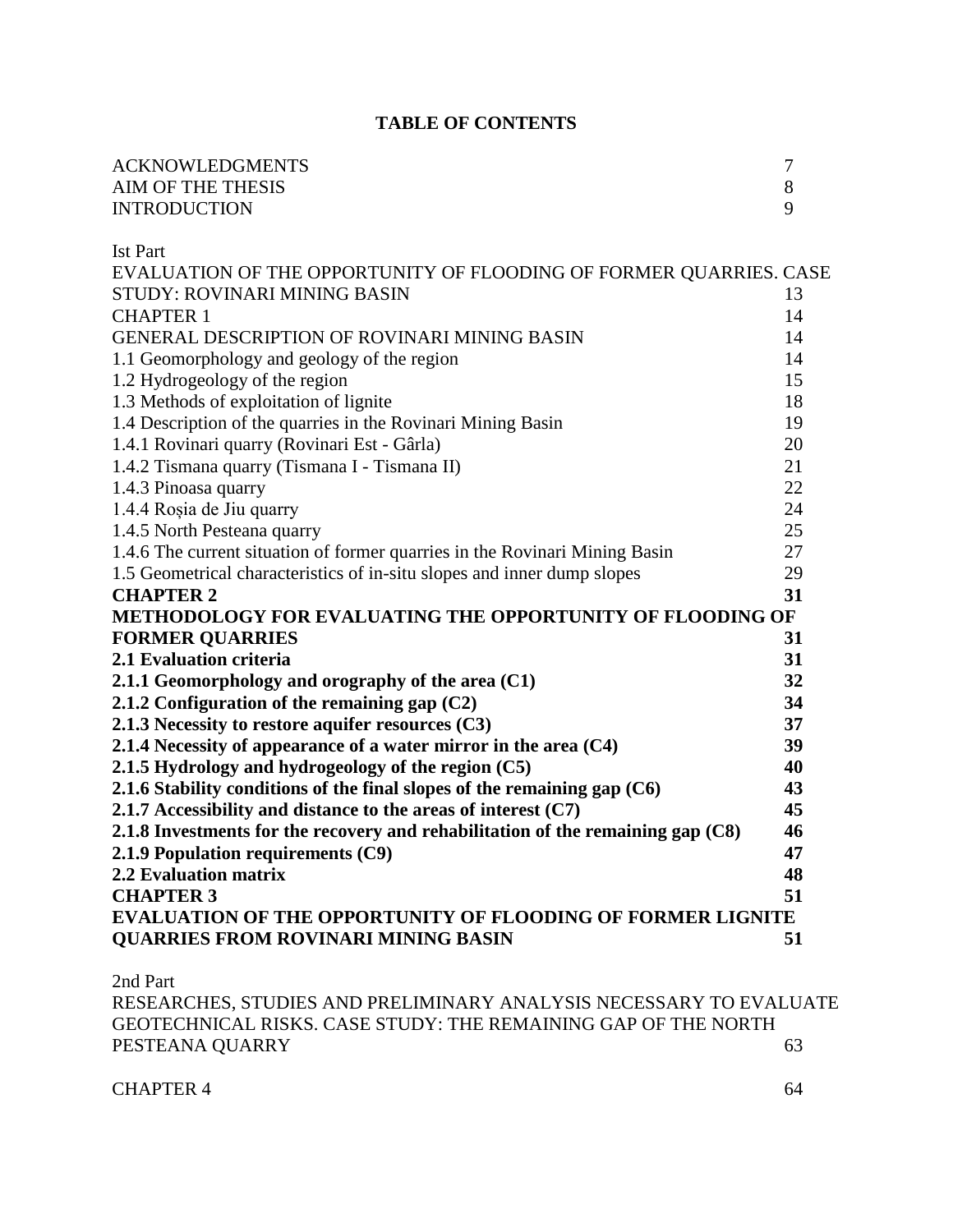| DESCRIPTION OF THE REMAINING GAP OF NORTH PESTEANA QUARRY                                 | 64         |
|-------------------------------------------------------------------------------------------|------------|
| 4.1 Location of the North Pesteana mining perimeter and description of the objectives     |            |
| in area                                                                                   | 64         |
| 4.2 Final configuration of the remaining gap                                              | 66         |
| 4.2.1 Geometrical characteristics of the final slopes of North Pesteana quarry            | 68         |
| 4.2.2 The geometric characteristics of the inner dump foundation                          | 69         |
| 4.3 Field research and observations                                                       | 72         |
| <b>CHAPTER 5</b>                                                                          | 78         |
| HYDROLOGICAL AND HYDROGEOLOGICAL CHARACTERISTICS AND                                      |            |
| POSSIBILITIES OF FLOODING OF THE REMAINING GAP OF NORTH PESTEANA                          |            |
| <b>QUARRY</b>                                                                             | 78         |
| 5.1 Geological and hydrogeological mapping                                                | 78         |
| 5.2 Supply and discharge of aquifers                                                      | 83         |
| 5.3 Changes on hydrological and hydrogeological regime                                    | 84         |
| 5.3.1 Hydrotechnical works                                                                | 85         |
| 5.3.2 Dewatering works                                                                    | 86         |
| 5.3.3 Quantitative and qualitative impact of hydrotechnical and dewatering works on water |            |
| reserves                                                                                  | 87         |
| 5.4 Calculating the volumes of water that contribute to the flooding and estimating the   |            |
| duration of flooding                                                                      | 90         |
| <b>CHAPTER 6</b>                                                                          | 92         |
| <b>GEOTECHNICAL CHARACTERISTICS OF THE ROCKS IN THE NORTH</b>                             |            |
| PESTEANA QUARRY                                                                           | 92         |
| 6.1 Geotechnical characteristics of rocks in natural state                                | 94         |
| <b>6.1.1 Physical characteristics</b>                                                     | 96         |
| <b>6.1.2 Mechanical characteristics</b>                                                   | 102        |
| 6.2 Geotechnical characteristics of rocks in saturated state                              | 109        |
| 6.2.1 Shear breaking test                                                                 | <b>110</b> |
| 6.2.2 Modification of geotechnical characteristics under saturated conditions             | 112        |
| 6.3 Statistical-mathematical processing of the values of geotechnical characteristics     | 114        |
| 6.3.1 Values of geotechnical characteristics of rocks in natural state                    | 115        |
| 6.3.2 Values of geotechnical characteristics of rocks in saturated state                  | 117        |
| <b>CAHAPTER 7</b>                                                                         | 119        |
| <b>ANALYSIS OF FINAL SLOPES STABILITY</b>                                                 | 119        |
| 7.1 Methods for assessing slope stability                                                 | 119        |
| 7.1.1 Sliding after cylindrical-circular surfaces                                         | 119        |
| 7.1.2 Sliding after polygonal surfaces                                                    | 122        |
| 7.2 Assessment of the final slopes stability                                              | 123        |
| 7.2.1 Analysis of the final slopes stability in the natural state                         | 124        |
| 7.2.2 Analysis of the final slopes stability in the saturated state                       | 127        |
| 7.2.3 Analysis of the final slopes stability at different stages of flooding              | 130        |
|                                                                                           |            |

3rd Part

GEOTECHNICAL RISK ASSESSMENT. CASE STUDY: FLOODING OF THE REMAINING GAP OF NORTH PESTEANA QUARRY 133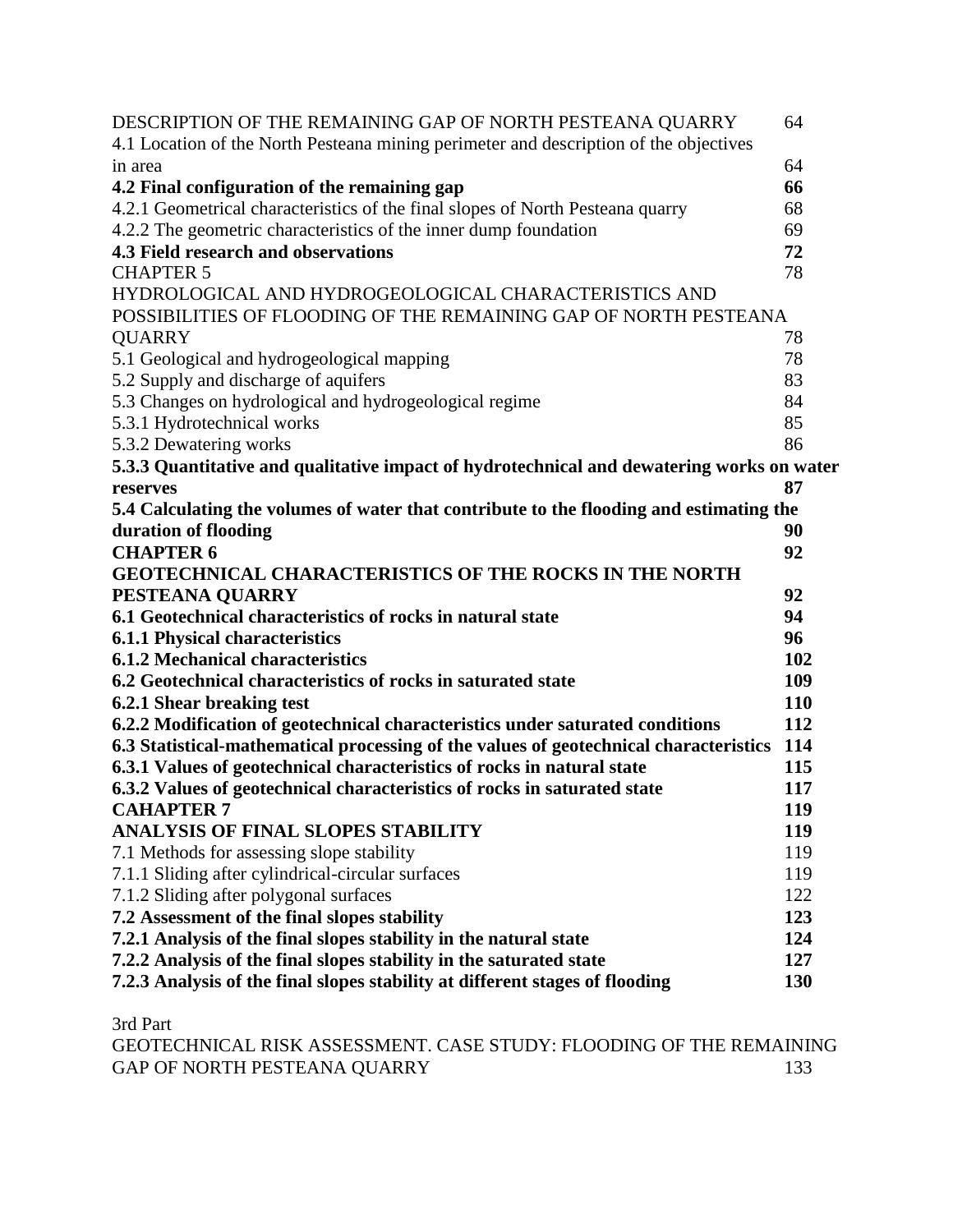| <b>CHAPTER 8</b>                                                                 | 134 |
|----------------------------------------------------------------------------------|-----|
| MAJOR GEOTECHNICAL RISKS IN THE CONDITIONS OF FLOODING OF THE                    |     |
| <b>REMAINING GAPS</b>                                                            | 134 |
| 8.1 Description of the flooding process                                          | 134 |
| 8.2 The main categories of geotechnical risks                                    | 135 |
| 8.2.1 The risk of sliding of the final slopes of the remaining gap               | 136 |
| 8.2.2 The risk of liquefaction of waste material in the inner dump               | 137 |
| 8.2.3 The risk of suffusion at the final slopes of the remaining gap             | 139 |
| 8.2.4 Other risks                                                                | 139 |
| 8.3 Analysis of the cause-effect relation in the study of geotechnical phenomena | 142 |
| 8.3.1 Factors influencing the occurrence of geotechnical phenomena               | 142 |
| 8.3.2 Causes of geotechnical phenomena                                           | 144 |
| 8.3.3 Effects of geotechnical phenomena and environmental impact                 | 150 |
| <b>CHAPTER 9</b>                                                                 | 153 |
| <b>EVALUATION OF GEOTECHNICAL RISKS IN THE CONDITIONS OF FLOODING</b>            |     |
| OF THE REMAINING GAP OF NORTH PESTEANA QUARRY                                    | 153 |
| 9.1 The risk of sliding of the final slopes                                      | 153 |
| 9.1.1 Sliding phenomena in the North Pesteana perimeter                          | 153 |
| 9.1.2 Assessment of sliding risk                                                 | 155 |
| 9.2 Risk of liquefaction of waste material                                       | 162 |
| 9.2.1 Properties of rocks prone to liquefaction                                  | 163 |
| 9.2.2 Assessment of liquefaction risk                                            | 165 |
| 9.3 The risk of suffusion of the final slopes of the quarry                      | 172 |
| 9.3.1 Suffusion phenomena in the North Pesteana perimeter                        | 173 |
| 9.3.2 Assessment of suffusion risk                                               | 175 |
| <b>CHAPTER 10</b>                                                                | 181 |
| SOLUTIONS AND MEASURES FOR RISK MITIGATION AND FUNCTIONAL                        |     |
| REINTEGRATION OF THE QUARRY LAKE                                                 | 181 |
| 10.1 Risk mitigation solutions and measures                                      | 182 |
| 10.1.1 Final slopes stabilization                                                | 182 |
| 10.1.2 Flooding process acceleration                                             | 186 |
| 10.2 Functional reintegration of the lake into the landscape                     | 187 |
| CONCLUSIONS, PERSONAL CONTRIBUTIONS AND FINAL PROPOSALS                          | 189 |
| <b>CONCLUSIONS</b>                                                               | 189 |
| PERSONAL CONTRIBUTIONS                                                           | 193 |
| <b>FINAL PROPOSALS</b>                                                           | 194 |
| <b>REFERENCES</b>                                                                | 195 |
| <b>ANNEX 1</b>                                                                   | 204 |
| <b>ANNEX 2</b>                                                                   | 213 |
| <b>ANNEX 3</b>                                                                   | 216 |
| <b>ANNEX 4</b>                                                                   | 217 |
| <b>ANNEX 5</b>                                                                   | 218 |
| <b>ANNEX 6</b>                                                                   | 219 |
| <b>ANNEX7</b>                                                                    | 220 |
| <b>ANNEX 8</b>                                                                   | 222 |
| <b>ANNEX 9</b>                                                                   | 225 |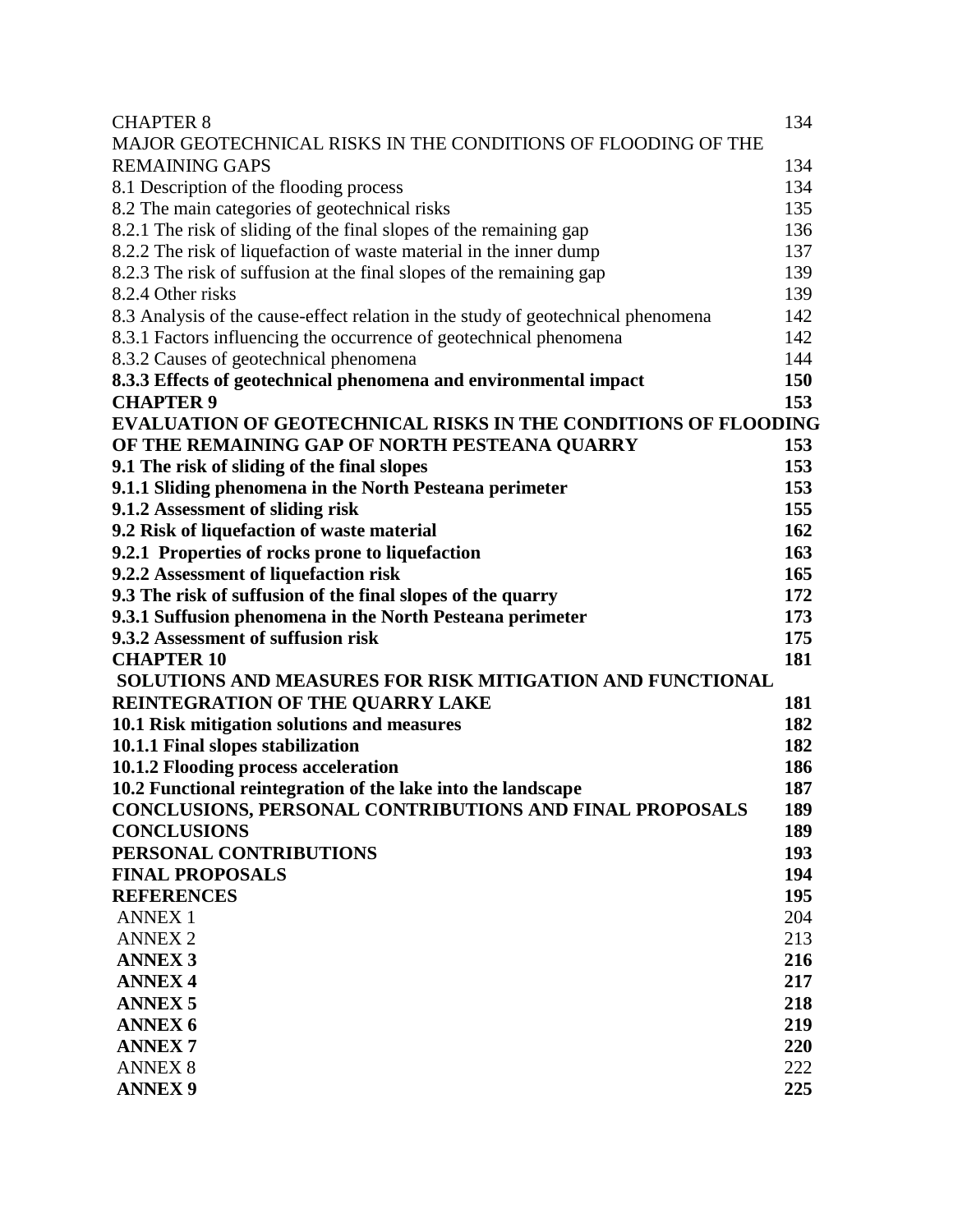#### **PURPOSE OF THE THESIS**

The aim of the thesis is to evaluate and analyze the geotechnical risks in the conditions of flooding the remaining gaps of the former lignite quarries. The thesis aims to initiate and encourage research in geotechnical, environmental engineering and management of the remaining gaps of former lignite quarries. Worldwide, there is an increasing emphasis on the recovery and restoration of lands affected by mining activities in the productive and/or ecological circuit. Flooding is one of the possible directions of reuse of the remaining gaps, this practice having major long-term benefits regardless of the type of reuse. However, the presence of water in rocks, a situation that materializes with the restoration of aquifer resources, with the flooding of the remaining gap and with the elevation of the water level in the dump, causes the worsening of their geotechnical characteristics and the increase of geotechnical risks such as landslides.

#### **ORIGINALITY OF THE THESIS**

The study is based on extensive researches that includes documentation, sampling, laboratory determinations and tests, statistical-mathematical processing, hypothesis formulation, analyzes, evaluations, interpretations and field observations regarding the rock behavior and the manifestation of negative geotechnical phenomena.

The elaboration of the methodology to evaluate the opportunity of flooding of the remaining gaps and the assessment of the geotechnical risks in the conditions of flooding of former lignite quarries in the Rovinari Mining Basin are the basic pillars of the thesis. The early assessment of geotechnical risks allows the establishment of measures to reduce the risks ensuring favorable conditions of stability and security of the objectives in the area.

The originality of the thesis consists in the way of combining the methods and methodologies developed with the classic and probabilistic ones existing in the specialized literature for solving the proposed problem and structuring the information similar to a guide. In addition, it recalls the need to recover degraded lands, aims to prevent the abandonment of mining perimeters at national level and encourages the application of the method of flooding the remaining gaps using all the resources necessary to properly restore their use as the benefits compensate over time.

#### **SUMMARY OF THE THESIS**

The doctoral thesis is structured on 3 parts and comprises 10 chapters that follow a logical sequence for solving the thesis problem.

In the  $1<sup>st</sup>$  part of the thesis (consisting of chapters 1 - 3) a general description of the Rovinari mining basin and of the component mining perimeters is made and there is proposed a methodology for evaluating the opportunity of flooding the former quarries.

The proposed methodology is general in nature and can be applied to any type of quarry. In this thesis, the methodology was applied and verified for the particular case of the lignite quarries in the Rovinari Mining Basin. As a result of the assessment, the remaining gap of the North Pesteana quarry presents a major flooding opportunity.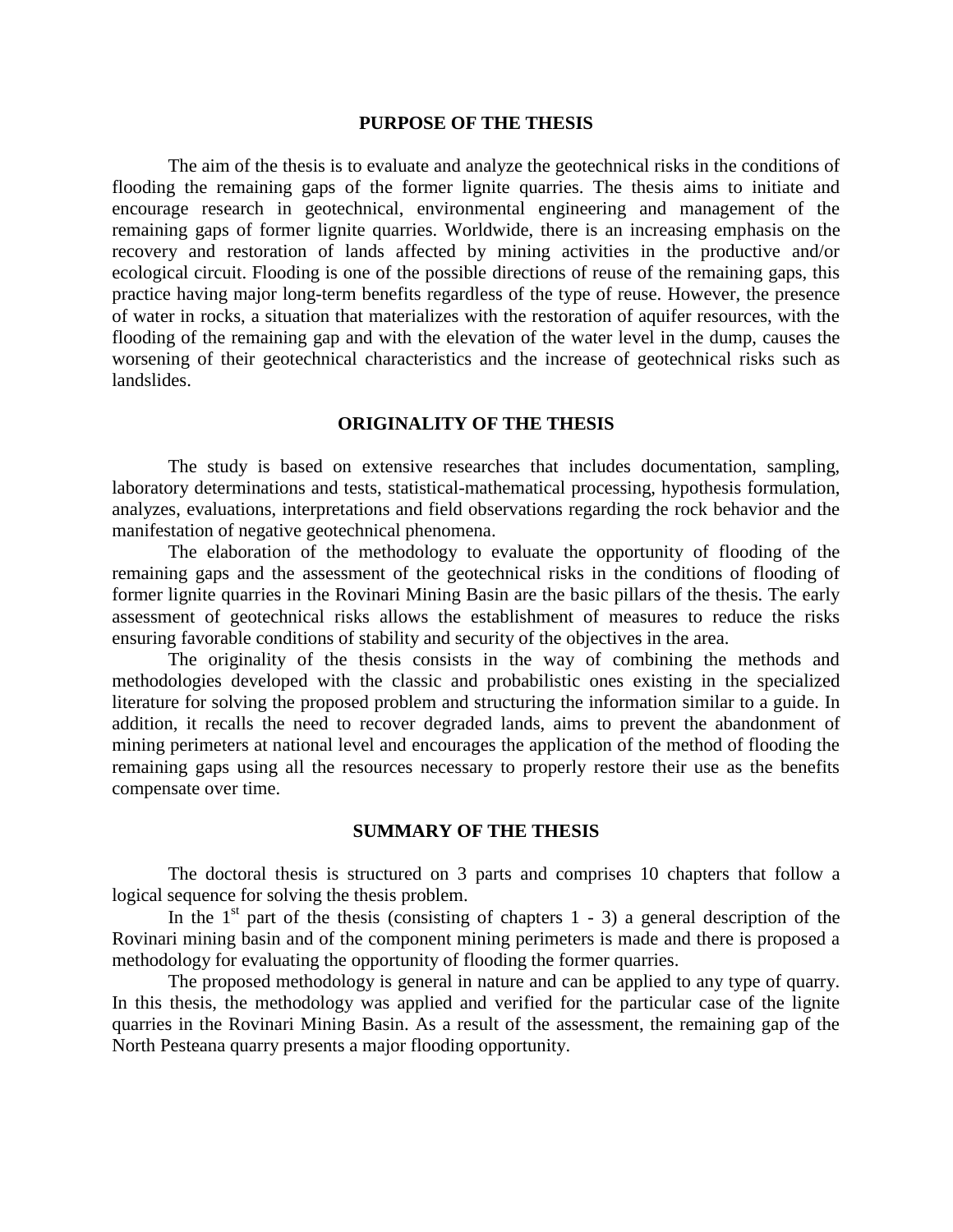The  $2<sup>nd</sup>$  part of the thesis (consisting of chapter 4 - 7) contains a series of researches, studies and preliminary analyzes necessary to evaluate the geotechnical risks in the conditions of flooding of the remaining hole of North Pesteana quarry.

Chapter 4 completes the general description of the North Pesteana mining perimeter. The configuration of the remaining gap and the geometrical elements of the final slopes are presented. In addition, I have highlighted the objectives existing in the areas adjacent to the mining perimeter, being mentioned: individual households and agricultural lands belonging to the villages in the area, pastures, forests, the Jiu river and so on, in order to point out that, under the conditions of the manifestation of negative geotechnical phenomena the risks are significant, as they may involve both environmental destruction and material or human loss. The chapter ends with the results of field research and observations. The visual analyzes revealed the deformations and changes that may signal the occurrence of negative geotechnical phenomena. Superficial landslides, erosion zones, suffusion zones, cracks,fissures were observed, which did not affect the overall stability, these changes being remedied as the work front progressed. They can be problematic in the case of the final slopes that have a much longer service period.

Chapter 5 presents the hydrogeological characteristics of the mining perimeter. In this chapter, the description of the aquifer formations from the North Pesteana perimeter is made and the interest aquifers are highlighted. The supply sources of the aquifers and the way of their discharge, the quality of the groundwater, the calculation of the volumes of water that contribute to the flooding of the remaining gap and the estimation of the flood duration of the North Pesteana remaining gap from natural sources are also topics discussed in this chapter.

Chapter 6 presents the geotechnical characteristics of natural and saturated rocks and highlights the changes that occur with increasing humidity and rock saturation.

The data from geotechnical studies and from specialized literature, respectively the data obtained from the determinations and tests in the laboratory, were the basis for performing a statistical-mathematical processing of the values of the geotechnical characteristics of the rocks. The statistical-mathematical processing was carried out in order to obtain representative values of the geotechnical characteristics of the in-situ rock layers, depending on the nature of the rocks and the mixture of waste rocks.

In the case of in-situ rocks, the average values of the geotechnical characteristics were calculated, depending on the nature of the rocks (marls, clays, sands, boulders and gravels, lignite, vegetal soil), and in the case of mixture of waste rocks the weighted average values were calculated.

The results obtained from the data processing allowed the analysis of the final slope stability (Chapter 7) in three different stages:

1. before flooding - under natural water drainage conditions;

2. during the flooding period - under the conditions of the aquifer resources restoration, respectively of the increase of the water level in the dump and of the manifestation of the water pressure in the pores;

3. after the complete flooding of each step of the quarry, respectively of the dump - under the conditions of aquifer resources restoration, respectively of the increase of the water level in the dump, of the manifestation of the water pressure in the pores and of the hydrostatic pressure on the slopes as a result of their submersion.

The stability assessment was carried out in accordance with the existing recommendations in the literature. They set for the individual steps an interval that includes the optimum value of the stability factor, respectively  $Fs = 1.25 \div 1.5$ , and for the systems of steps a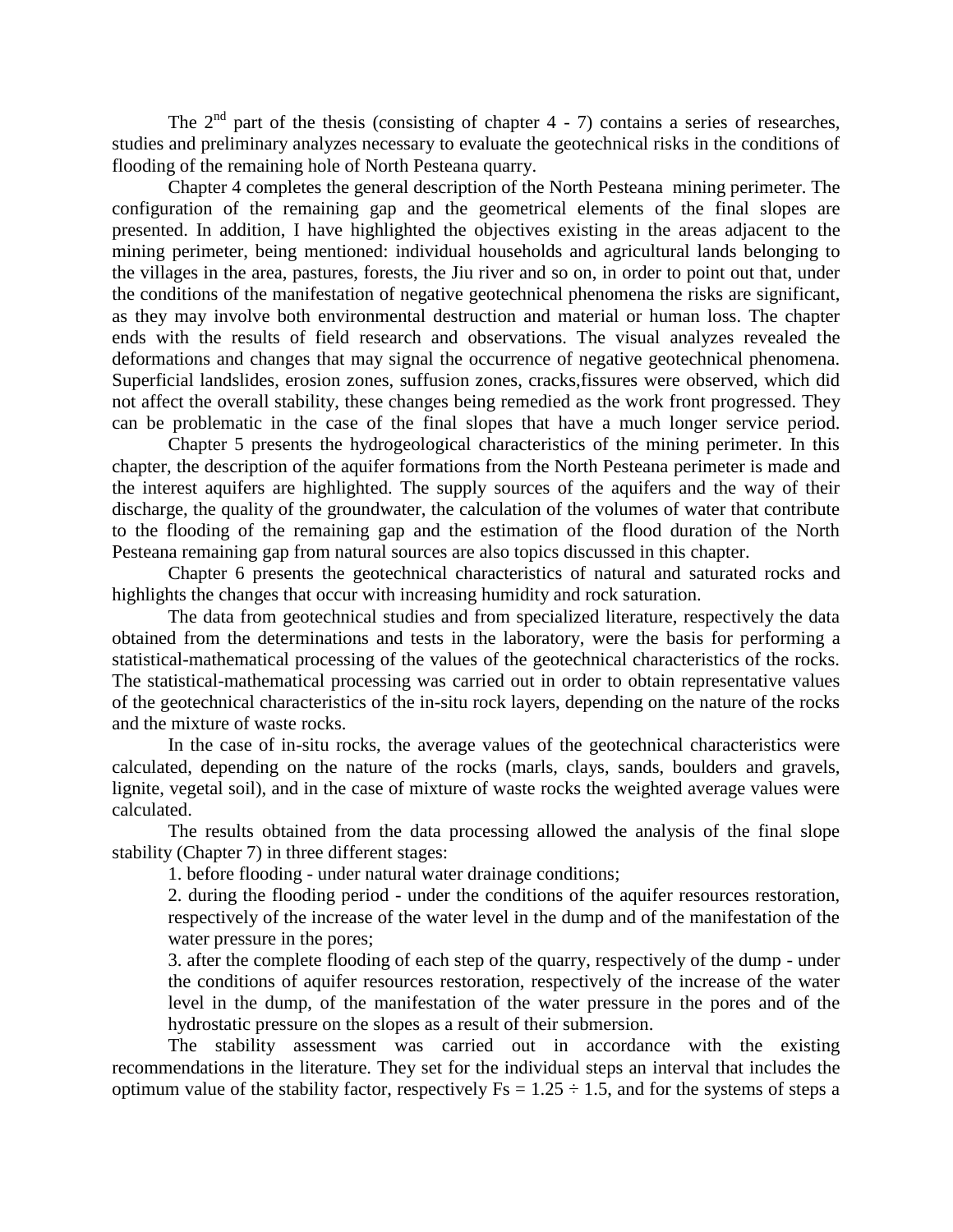limit was set indicating the minimum value of the stability factor, Fs> 3. The results of the stability analyzes are presented in tables 1 and 2.

**Tab. 1 The values of the stability coefficients for the final individual steps of the quarry - Comparison of situations: drained rocks - saturated rocks - submerged slopes**

| Step | Stability coefficient values * |                                           |       |  |  |  |
|------|--------------------------------|-------------------------------------------|-------|--|--|--|
|      | Naturally                      | Rocks saturated with the Submerged slopes |       |  |  |  |
|      | drained rocks                  | influence of water in pores               |       |  |  |  |
|      | 1.235                          | 1.109                                     | 1.478 |  |  |  |
|      | 1.605                          | 1.218                                     | 2.355 |  |  |  |
| Ш    | 1.259                          | 0.790                                     | 1.712 |  |  |  |
| TV   | 1.660                          | 0.972                                     | 2.362 |  |  |  |

*\* circular sliding surface;*

**Tab. 2 The values of the stability coefficients for the final individual steps of the dump - Comparison of situations: drained rocks - saturated rocks - submerged slopes**

| Step | Stability coefficient values *                                                |       |       |                                                                                                   |            |       |                                                                                                      |       |       |
|------|-------------------------------------------------------------------------------|-------|-------|---------------------------------------------------------------------------------------------------|------------|-------|------------------------------------------------------------------------------------------------------|-------|-------|
|      | $average-\sigma$                                                              |       |       | average<br>$(y_a=17.87 \text{ kN/m}^3; \text{ c}=13.45$<br>kN/m <sup>2</sup> ; $\varphi$ =23.46°) |            |       | $average + \sigma$<br>$(y_a=19.40 \text{ kN/m}^3; c=17.98$<br>kN/m <sup>2</sup> ; $\varphi$ =27.52°) |       |       |
|      | $(y_a=16.33 \text{ kN/m}^3; c=8.93$<br>kN/m <sup>2</sup> ; $\varphi$ =19.41°) |       |       |                                                                                                   |            |       |                                                                                                      |       |       |
|      | Nat                                                                           | Sat   | Sub   | <b>Nat</b>                                                                                        | <b>Sat</b> | Sub   | Nat                                                                                                  | Sat   | Sub   |
|      | 1.371                                                                         | 1.199 | 2.230 | 1.771                                                                                             | 1.588      | 2.720 | 2.150                                                                                                | 1.901 | 3.133 |
| H    | 1.219                                                                         | 0.916 | 1.602 | 1.538                                                                                             | 1.199      | 2.009 | 1.784                                                                                                | 1.434 | 2.299 |
| Ш    | 1.430                                                                         | 0.944 | 1.763 | 1.792                                                                                             | 1.250      | 2.164 | 2.160                                                                                                | 1.564 | 2.548 |
| IV   | 1.179                                                                         | 0.871 | 1.592 | 1.492                                                                                             | 1.150      | 1.951 | 1.803                                                                                                | 1.427 | 2.279 |

*\* circular sliding surface;; Nat - Naturally drained rocks; Sat - Rocks saturated with the influence of water in pores; Sub - Submerged slopes*

Analyzing the results obtained for the 3 situations, there were found large decreases of the stability coefficients at the III and IV in-situ slopes, of 37% and 42%, which is explained by the existence of large thickness aquifers layers, sands where the values of the resistance characteristics are small in saturated conditions.

In the case of submerged slopes, it was found that there are no balance problems in any of the situations. Moreover, there were increases in the stability coefficients of up to 43% in the case of the in-situ steps and up to 35% in the case of the inner dump steps, compared to the natural conditions.

The study of the geotechnical risk assessment in the conditions of flooding the remaining gap of the North Pesteana quarry is included in the  $3<sup>rd</sup>$  part of the thesis (consisting of chapters  $\overline{8}$ )  $-10$ ).

Chapter 8 presents the major geotechnical risks that may occur when flooding the remaining gaps of the former quarries and describes the factors and causes that influence the occurrence of these negative geotechnical phenomena. The chapter ends with the effects of landslides that are highlighted by the method of impact networks.

Chapter 9 answers the question that gave rise to the research topic: "What are the geotechnical risks in the conditions of flooding the remaining gaps of former lignite quarries?" by conducting a study to evaluate the geotechnical risks in the actual conditions of the flooding of the remaining gap of North Pesteana quarry. It assesses the risks of sliding, liquefaction and suffusion that may occur at the final slopes of the remaining gap under its flooding conditions.

According to the studies carried out regarding the assessment of the geotechnical risks in the conditions of flooding of the remaining gaps of the North Pesteana quarry, it was found that the following risks exist: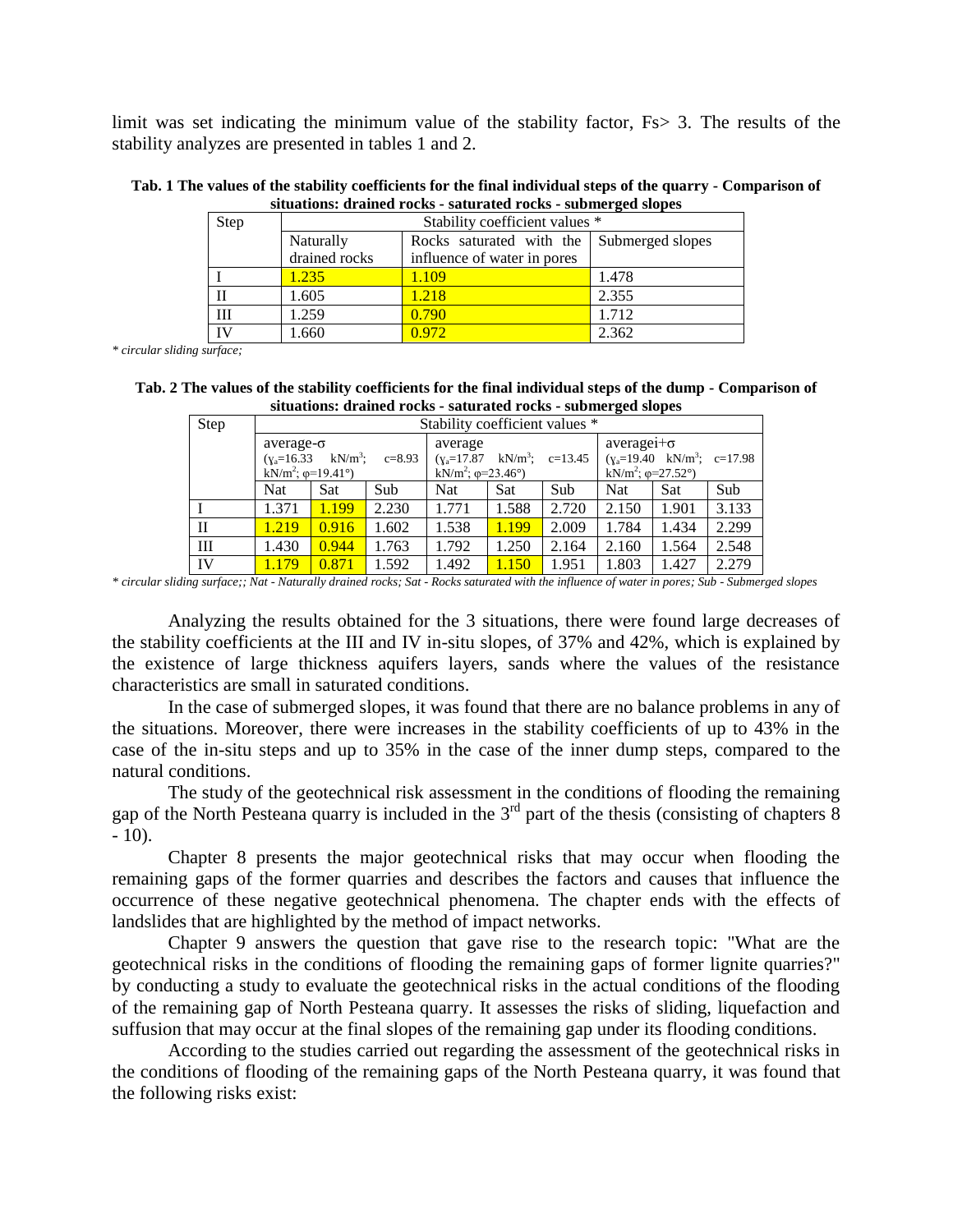• average risk of sliding of the slopes of IInd, IIIrd and IVth in-situ steps and of the slopes of the inner dump steps in natural drainage conditions;

• high risk of sliding of the slopes of Ist, IIIrd and IVth in-situ steps under the conditions of restoration of the aquifer resources and of the manifestation of the water pore pressure;

• high risk of sliding of the slope of IVth step of the dump in the conditions of complete submersion of the lower steps, of raising the level of the water in the dump and of the manifestation of the water pressure in the pores;

• average risk of liquefaction of the waste material in the inner dump;

• average risk of occurrence of suffusion phenomena at IIIrd and IVth in-situ steps.

The high risk of sliding estimated for steps I, III and IV of the quarry is explained by the presence of aquifer layers (gravel and sand) with large thicknesses. As a result, the overall resistance of the steps is worsening. Regarding stage IV of the dump there is a real risk of sliding with the flooding of the lower levels as the water level in the dump increases gradually before being equaled of the water level in the lake. As a result, the strength characteristics worsen, and the step geometry is not favorable under these conditions.

No liquefaction phenomena have been recorded or observed in the North Pesteana mining perimeter. However, the sandy fraction existing in the dump, of almost 50%, required the assessment of the liquefaction risk. According to the results obtained, liquefaction or not of the waste material are equally likely.

Suffusion phenomena recorded in the perimeter over time were manifested at the upper part of IVth step and at the lower part of IIIrd step and did not endanger the stability of the individual steps or the system of in-situ steps. The obtained results confirm that the risk of suffusion exists, but the problem of large-scale suffusion phenomena is not raised.

Erosion phenomena may occur at the final slopes as a result of superficial water leaks. In the case of lakes, erosion of the banks (definitive slopes of the remaining gap) can occur under the action of the waves.

There were no abnormal settlement phenomena, considering the functioning of the dewatering systems, which could have influenced the occurrence of these types of geotechnical phenomena, so it was considered that after stopping the dewatering systems and flooding the remaining gap the risk of abnormal settlements is almost nule.

In order to reduce the geotechnical risks, in chapter 10 it is recommended to apply the appropriate solutions for stabilizing the final slopes (resloping, leveling, compacting, cementing non-cohesive rocks, revegetation) and accelerating the flooding process (which can be performed concomitantly with dewatering works for the control of the water inflow from the aquifer formations in order to reduce the risk of suffusion) for faster raising of the water level in the remaining gap, as the water will manifest a hydrostatic pressure on the slopes and will act in order to increase the stability reserve. In addition, a series of measures for the functional reintegration of the lake into the landscape in safe conditions are recommended.

### **CONTRIBUTIONS**

- \* Researches and observations in the mining perimeters of the Rovinari mining basin.
- Data collection.
- Elaboration of the methodology for assessing the opportunity of flooding of former quarries
- Applying the proposed methodology for the quarries in the Rovinari mining basin.